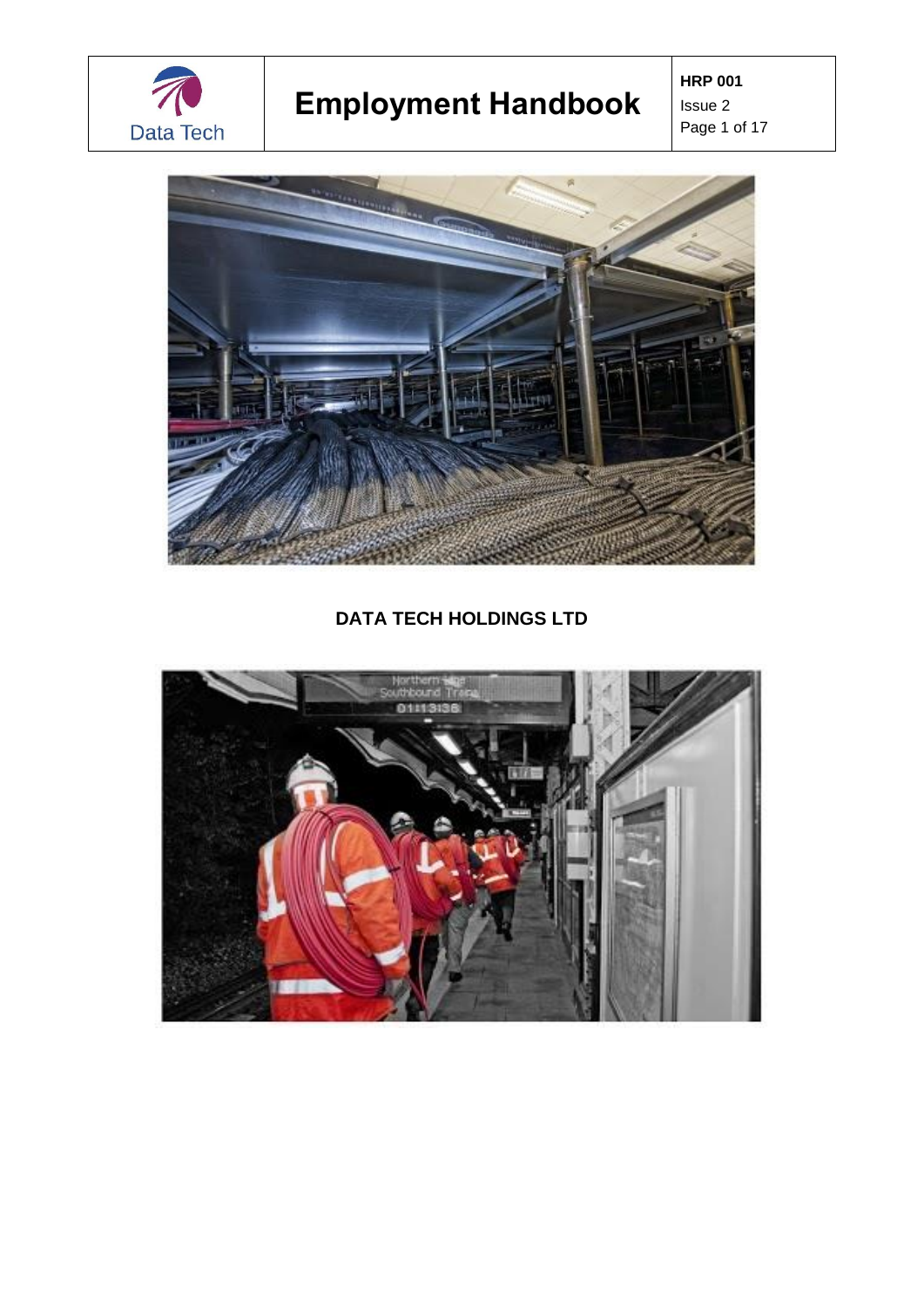

# <span id="page-1-0"></span>**INTRODUCTION TO THE COMPANY**

Data Tech Holdings Ltd (DT) was formed from a demerger of the London operation of Data Techniques in 2019. The original company was formed in 1988 to provide specialist cabling services in the telecoms and data sectors. Whilst cabling services have remained a core competency, the business has evolved to provide turnkey solutions for the provision of networking, telecoms and signalling infrastructures nationwide.

Operating from Woolwich, London, we are able to provide our customers a wide range of engineering solutions, consultancy and auditing services associated with the Data, Rail and Telecommunications sectors.

Working in a wide variety of locations, it is our proud boast that we are equipped and qualified to install cable in almost any environment, be it the road, the underground or within a data centre, office or factory.

In addition to these core works we provide services for the installation and commissioning of active hardware, exchange build activities and audit and maintenance of critical networks.

The company is ISO9001, ISO14001 and ISO45001 certified. Additionally, we hold approvals and accreditations for many of the world's most prestigious organisations.

The success of DT is directly attributable to our highly motivated and dedicated workforce, we recognise the importance of our staff to our business.

Contained within this document are our company guidelines and details of policies which may be found on the DT website (www.dtcomms.co.uk).

We are pleased to welcome you to Data Tech Holdings Ltd and wish you every success in your career.

Bob Jacobs Managing Director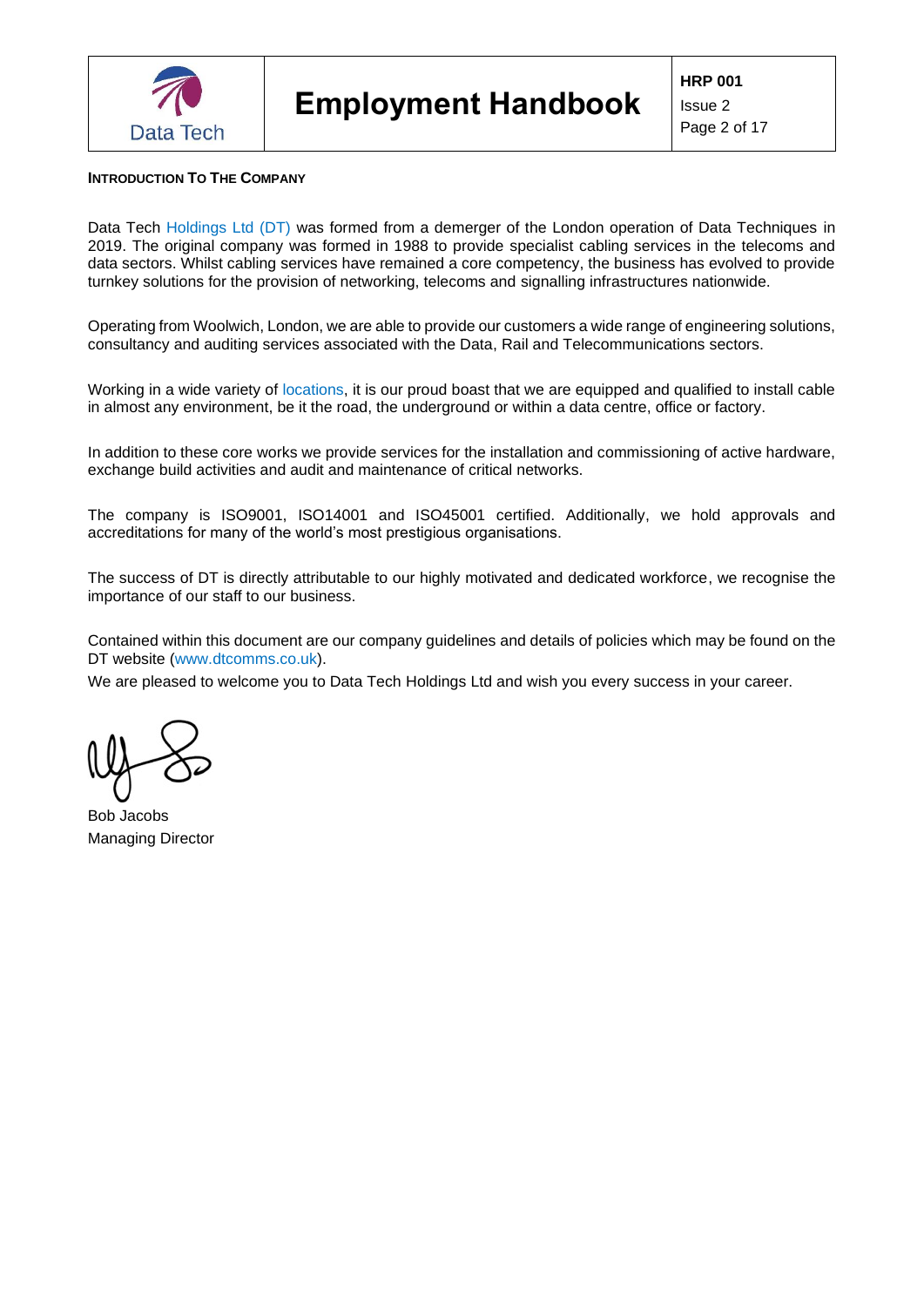

# <span id="page-2-0"></span>**TABLE OF CONTENTS**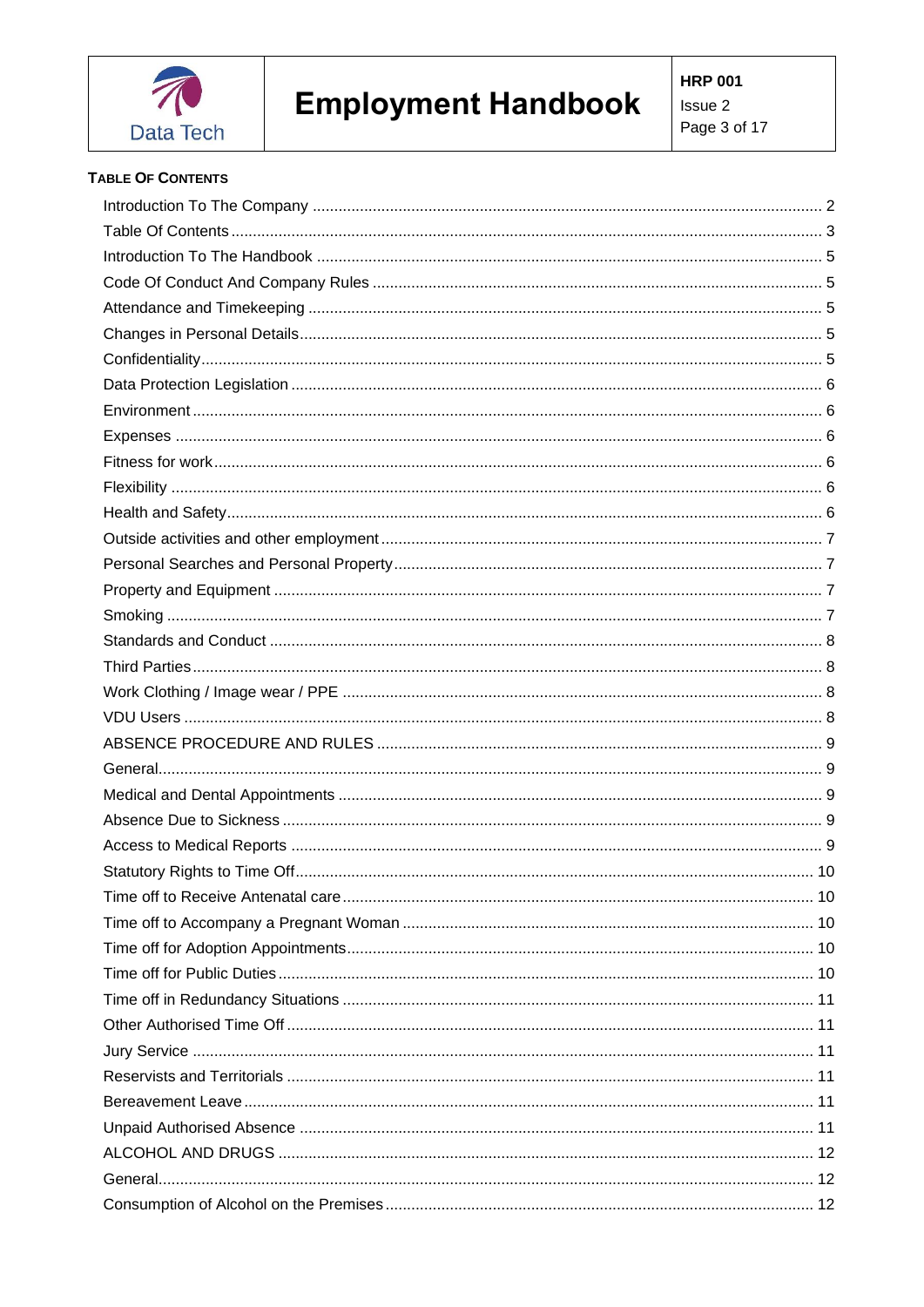

**HRP 001** Issue 2 Page 4 of 17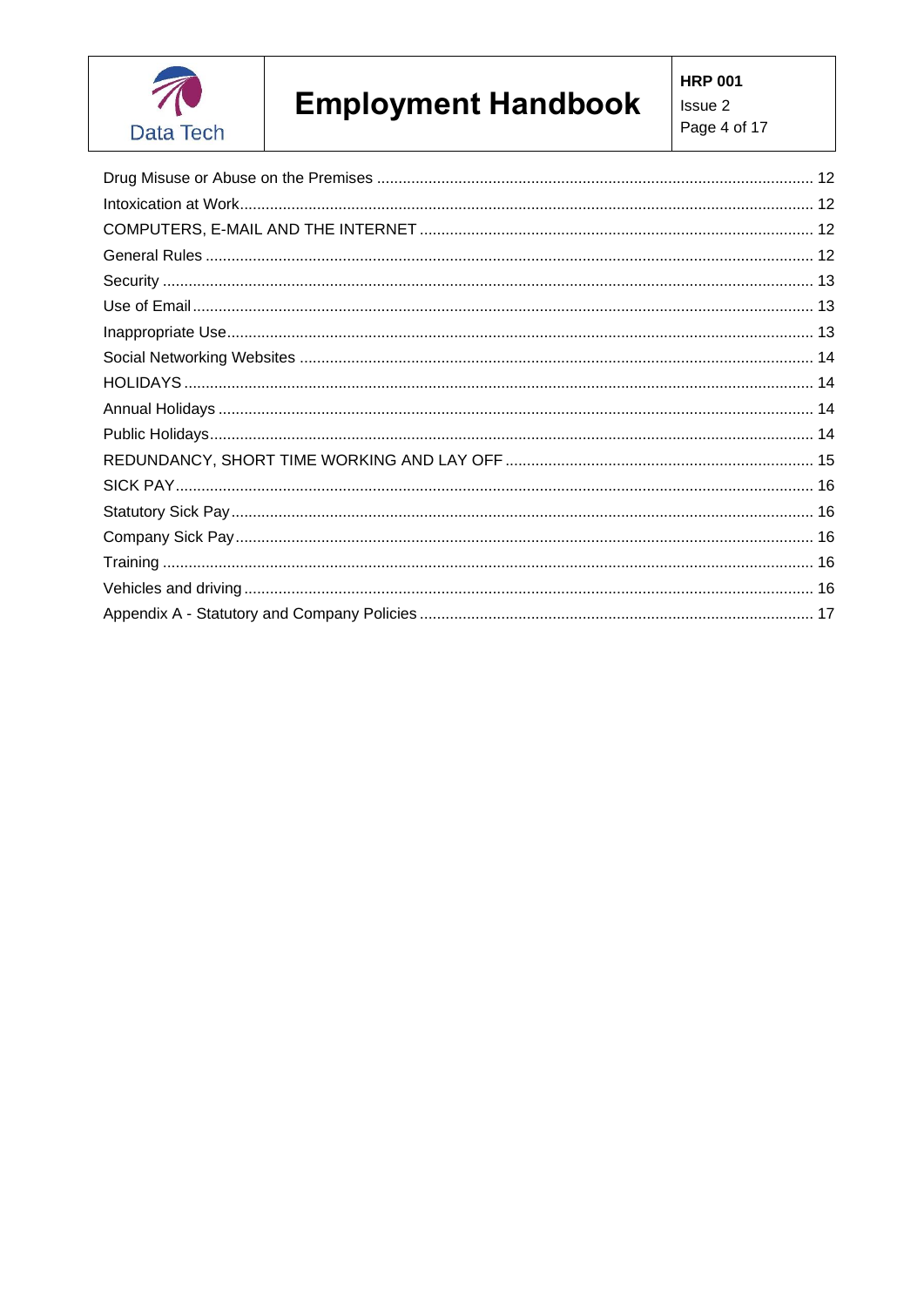

#### <span id="page-4-0"></span>**INTRODUCTION TO THE HANDBOOK**

The policies and procedures set out in this handbook apply to all staff unless otherwise indicated. They therefore apply to managers, officers, directors, employees, consultants, trainees, homeworkers, part-time and fixed-term employees, casual and agency staff.

They do **not** form part of the terms of your contract with the Company, which is provided to you separately.

#### <span id="page-4-1"></span>**CODE OF CONDUCT AND COMPANY RULES**

The Code of Conduct is set out below and covers the main standards of behaviour the Company requires from all its employees.

The Code includes the Company Rules, which employees need to follow, and examples of misconduct which the Company normally regards as gross misconduct. A breach of the Company Rules may result in disciplinary action. A single instance of gross misconduct may result in dismissal without notice.

The Company Rules, Procedures and the examples of gross misconduct detailed are not exhaustive. All employees are under a duty to comply with the standards of behaviour and performance required by the Company and to behave in a reasonable manner at all times.

#### <span id="page-4-2"></span>**ATTENDANCE AND TIMEKEEPING**

Employees are required to comply with the rules relating to notification of absence as set out in the Company's Absence Procedure in this document and their contract of employment.

Employees are required to arrive at work promptly, ready to start work at their contracted starting times and remain at work until their contracted finishing times.

Employees must obtain management authorisation if for any reason they wish to arrive later or leave earlier than their agreed normal start and finish times.

The Company reserves the right not to pay employees in respect of working time lost because of poor timekeeping.

Persistent poor timekeeping may result in disciplinary action.

#### <span id="page-4-3"></span>**CHANGES IN PERSONAL DETAILS**

Employees must notify the Company of any change in personal details, including changes to:

- Name
- Address
- Telephone number and email address
- Emergency contact

This will help the Company to maintain accurate personal details in compliance with Data Protection Legislation, and ensure it is able to contact the employee or another designated person in case of an emergency.

#### <span id="page-4-4"></span>**CONFIDENTIALITY**

Employees are required to keep confidential, both during their employment and at any time after its termination, all information gained in the course of their employment about the Company's business and that of the Company's clients or customers, except as required by law or in the proper course of their duties.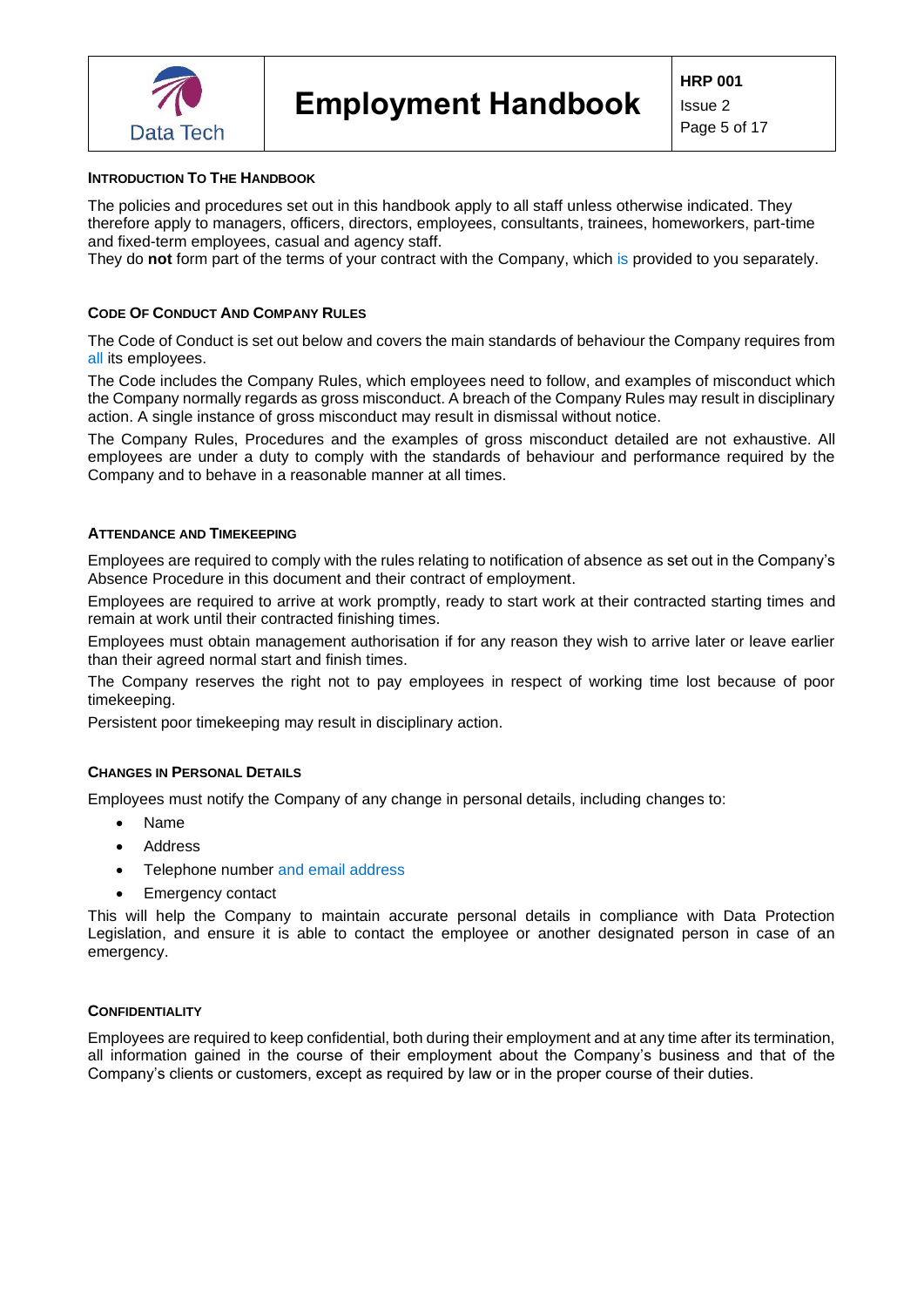

## <span id="page-5-0"></span>**DATA PROTECTION LEGISLATION**

DT needs to collect and process personal data about its staff, contractors and other individuals that come into contact with the organisation.

The organisation is the registered data controller under the Legislation and has notified the Information Commissioner's Office (ICO) that personal information may be processed for specific purposes, listed in the organisation's registration under the Public Register of Data Controllers on the ICO website.

The register provides details of the purposes for which personal information may be used; types of data subjects about whom personal information may be held or processed; types of personal information that may be processed; bodies to whom the organisation my disclose information; and information about transfers of personal information.

DT has in place various procedures relating to Data Protection which shall be referred to and complied with as appropriate. DT endeavours to ensure that personal data is collected, stored and used responsibly.

Data Protection training, (as necessary) is provided to employees and contractors by various methods including inductions, online courses, presentations and general awareness of policies and procedures.

#### <span id="page-5-1"></span>**ENVIRONMENT**

Employees are required to use the Company's equipment, materials and services wisely in order to try to reduce wastage and the subsequent impact on the environment.

Examples include ensuring that windows are closed, avoiding the use of unnecessary lighting or heating, leaving taps running, switching off equipment when it is not in use and handling materials with care.

This list is not exhaustive.

## <span id="page-5-2"></span>**EXPENSES**

The Company will, with prior agreement of an authorised member of management, reimburse employees in respect of any expenses wholly, necessarily and proportionately incurred in the course of their work against the relevant receipts.

The Company reserves the right to refuse to pay an expense claim where the expenditure is unreasonable, disproportionate or unnecessary.

#### <span id="page-5-3"></span>**FITNESS FOR WORK**

It is important for your health and safety and that of your workmates that you are physically fit and capable for your assigned tasks.

If you are not fit for work there is an increased risk of accident, injury or of worsening an existing condition.

Certain medications, both prescription and over the counter, can have side effects such as drowsiness, loss of balance or impairment of reactions – always read and act upon the information provided with the medication.

Tell your Line Manager or supervisor if you have an injury, illness or condition that may affect your work along with any medication you are taking.

#### <span id="page-5-4"></span>**FLEXIBILITY**

In accordance with the needs of the business, employees may be required from time to time to:

- work additional or changed hours, sometimes at short notice;
- undertake duties outside their normal job remit;
- work at locations other than their normal place of work.

#### <span id="page-5-5"></span>**HEALTH AND SAFETY**

Employees are required to gain an understanding of the Company's health and safety procedures, observe them, and ensure that safety equipment and clothing are always used.

Employees will be given a copy of the Health and Safety Handbook (HSP010) during induction.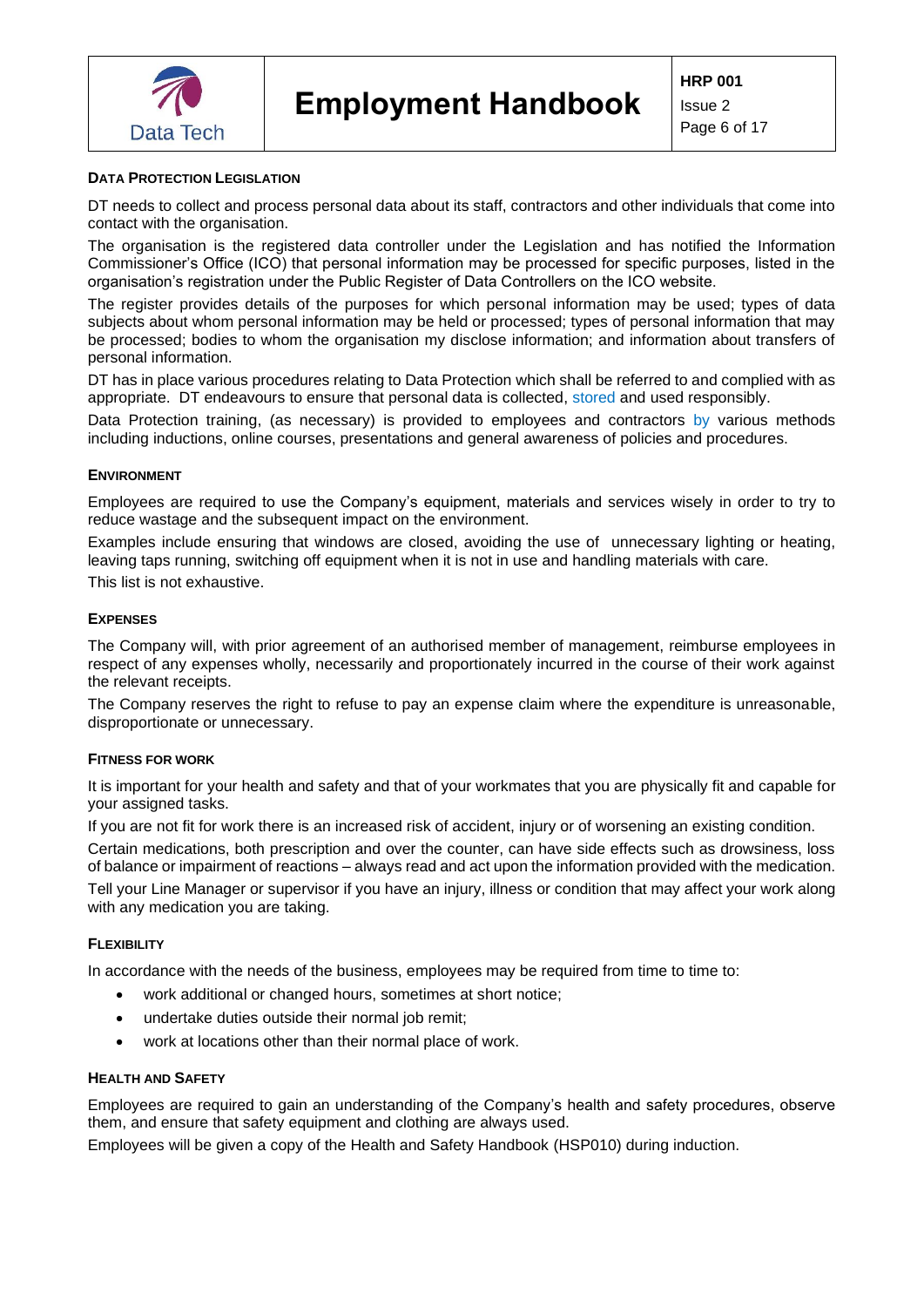

# <span id="page-6-0"></span>**OUTSIDE ACTIVITIES AND OTHER EMPLOYMENT**

Employees are not permitted to engage in any activity outside their employment with the Company which could reasonably be interpreted as competing with the Company, or assisting a competitor of the company.

Employees are required to seek permission from management before taking on any other employment while employed by the Company.

If an employee is engaged in any other activity outside of their employment, the they must at all times ensure that they have had sufficient rest and recuperation prior to attending work on behalf of DT.

This is particularly relevant when employed on safety critical works or on Railway Projects, where these minimum rest periods are prescribed in the relevant rule books.

#### <span id="page-6-1"></span>**PERSONAL SEARCHES AND PERSONAL PROPERTY**

The Company reserves the right to undertake searches of employees within its or clients premises. This is to protect both the Company and its staff from illegal activities such as theft of the Company's property or property belonging to another and the possession or supply of illegal substances.

The Company may reasonably request to search employees' clothing, personal baggage or vehicles - an authorised member of management in the presence of a witness must conduct any such search.

Employees are advised that a search on an employee does not indicate that he/she is under any suspicion of wrongdoing and searches will be carried out at random. However, the Company also reserves the right to stop and search an employee when it reasonably suspects that he/she has committed an illegal act.

If the Company believes that there is evidence that an employee has committed an illegal act, this will be reported to the police.

Should an employee unreasonably refuse such a request, the Company will undertake an investigation which may lead to disciplinary action in line with the Company's disciplinary policy, resulting in dismissal for gross misconduct where appropriate.

Employees are solely responsible for the safety of their personal possessions on Company premises and in Company vehicles and should ensure that they are kept in a safe place at all times.

Should an employee find items of personal property on the premises he or she is required to inform management immediately.

#### <span id="page-6-2"></span>**PROPERTY AND EQUIPMENT**

Except for use on authorised Company or client business, employees are not permitted to make use of the Company's or its clients' telephone, fax, postal or other services.

Employees must not remove Company or site property or equipment from Company or site premises or Company vehicles unless for use on authorised Company business or with the permission of management.

Where an employee damages property, equipment or vehicles belonging to the Company, either through misuse or carelessness, the Company reserves the right to make a deduction from the employee's pay in respect of the damaged property.

On termination of their employment employees must return all Company property and equipment, such as keys, laptops, mobile telephones, vehicles, documents, tooling or any other items belonging to the Company.

#### <span id="page-6-3"></span>**SMOKING**

In order to provide a working environment which is pleasant and healthy, smoking is not permitted anywhere within Company buildings or Company vehicles. The ban applies to anything that can be smoked and includes, but is not limited to, cigarettes, electronic cigarettes, vapes, pipes (including water pipes such as shisha and hookah pipes), cigars and herbal cigarettes.

Breaches of this policy by any employee will be dealt with under the Company's Disciplinary Procedure and, in serious cases, may be treated as gross misconduct leading to summary dismissal.

Smoking in smoke-free premises or vehicles is also a criminal offence and may result in a fixed penalty fine and/or prosecution.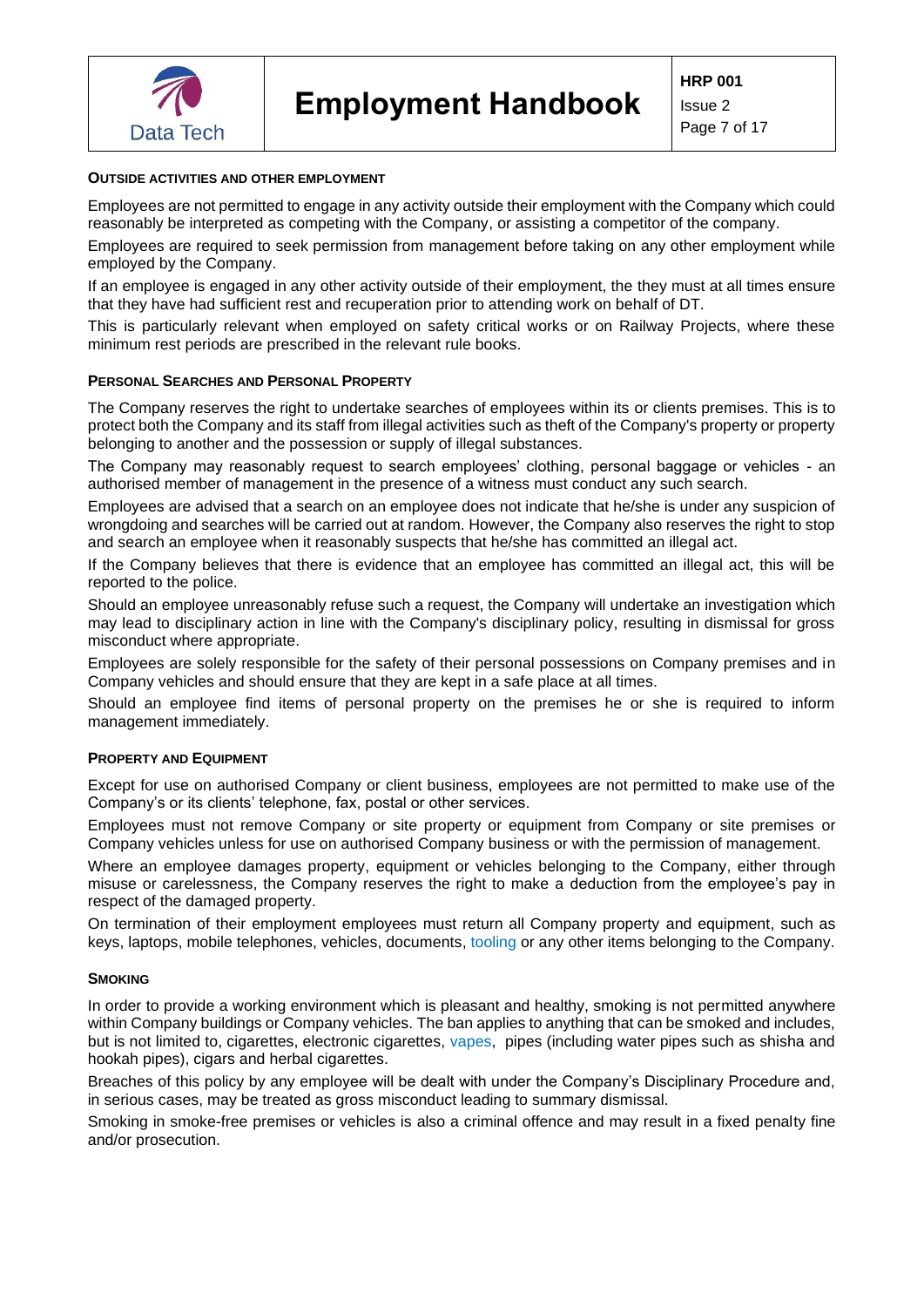

# <span id="page-7-0"></span>**STANDARDS AND CONDUCT**

Employees are required to:

- Maintain satisfactory standards of performance at work.
- Comply with all reasonable management instructions.
- Co-operate fully with their colleagues and with management.
- Ensure the maintenance of acceptable standards of politeness.
- Take all necessary steps to safeguard the Company's public image and preserve positive relationships with its customers, clients or members of the public.
- Comply with the Company's operating policies and procedures.

Employees are required to ensure that they behave in a way that does not constitute unlawful discrimination, harassment or bullying.

Any queries received from the media must be referred immediately to management. Employees must not attempt to deal with queries themselves.

## <span id="page-7-1"></span>**THIRD PARTIES**

Employment with the Company may, in some circumstances, be conditional on the approval of third parties at whose premises he or she either works at or visits.

If the third party withdraws permission for that employee to be on its site, the Company will consider all alternative arrangements which can be made in order to maintain the employee's continued employment by the Company.

If, however, in the sole opinion of the Company, no alternative arrangements can be made, the Company reserves the right to terminate the employee's employment.

## <span id="page-7-2"></span>**WORK CLOTHING / IMAGE WEAR / PPE**

Where work clothing, uniform or PPE are provided by the Company or required on site, it must be worn, as directed at all times during working hours, unless otherwise instructed.

Employees are responsible for ensuring that all items of work clothing, uniform or PPE are kept clean and maintained in reasonable condition at all times and returned to the Company on termination of their employment.

Where an employee provides their own clothing for use at work, these should be suitable for the works to be undertaken and be maintained to a suitable level of cleanliness and repair so as to safeguard the Company's image.

Footwear chosen, unless specified for site and works, should be safety conscious considering the environment working in and nature of work undertaken. Typically, open toed footwear is not acceptable.

## <span id="page-7-3"></span>**VDU USERS**

Employees who are regular VDU users are entitled to an eye test very 2 years for which the Company will reimburse the cost to a maximum of £25.

In the event that an employee is identified as requiring glasses for VDU use only the Company will contribute up to £50 towards the cost of spectacles every two years.

Please note that contact lenses are not covered.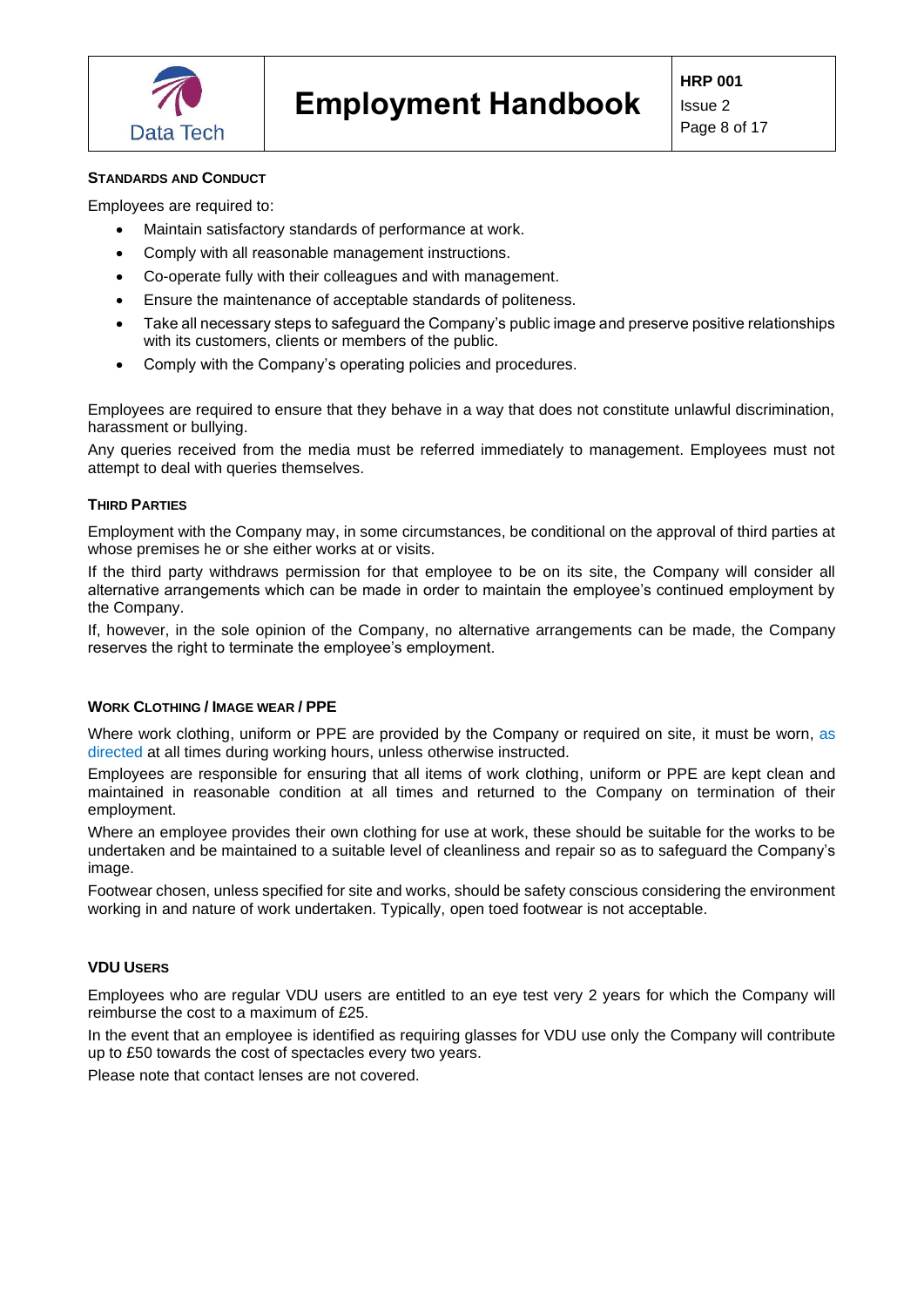

## <span id="page-8-0"></span>**ABSENCE PROCEDURE AND RULES**

#### <span id="page-8-1"></span>**GENERAL**

Employees must ensure that any time off (other than in the case of sickness) is authorised in advance by their line manager.

#### <span id="page-8-2"></span>**MEDICAL AND DENTAL APPOINTMENTS**

Employees are requested to arrange any medical or dental appointments outside working hours. Where this is not possible, employees must obtain permission from management before taking any time off and appointments should be arranged for first thing in the morning or last thing at night to minimise any disruptions to the Company.

#### <span id="page-8-3"></span>**ABSENCE DUE TO SICKNESS**

Employees are required to notify the Company as soon as possible of their sickness absence and the reasons for it.

They should do this personally at the earliest opportunity, to their line manager or a Director and by no later than half an hour after their normal or instructed start time, on the first day of the absence.

Notification should be by telephone as far as reasonably possible. Text and email are not normally accepted methods, however if circumstances dictate these methods they should be followed up by a telephone call as soon as possible.

Shift workers should notify their Site Manager in the office or designated site person in charge as soon as possible on the first day or before the shift starts, and each subsequent day/shift when they are unable to work, or until notified otherwise.

It is essential that employees keep the Company updated on the circumstances of the absence and estimated duration. Typically, this would be on a daily basis or towards the end of a certified period of absence.

Where the absence lasts for seven calendar days or fewer, the employee must complete a Self-Certification Form (DTQSQSFHR0003) immediately upon return to work.

Where an employee's absence lasts more than seven calendar days a Fit for Work form completed by a medical practitioner must be forwarded to management to cover the absence. On their return to work the employee may have an interview with their Line Manager and if needed, the Health and Safety Representative where a person's safety may be a factor.

You may be requested to submit to a medical examination during or after any absence from work due to sickness or injury.

#### <span id="page-8-4"></span>**ACCESS TO MEDICAL REPORTS**

On occaision, it may be necessary for the Company to obtain a medical report from an employee's doctor in order to gather further information about the employee's medical condition and/or prognosis, and its probable effect on the employee's future attendance at work or the ability to do his or her job.

Employees have certain rights under the Access to Medical Reports Act 1988. Should the Company find it necessary to obtain a medical report concerning an employee's fitness for work or any other relevant matter the employee will be asked for his or her written consent.

At the time of the request for consent the employee will be advised of his or her rights under the Act.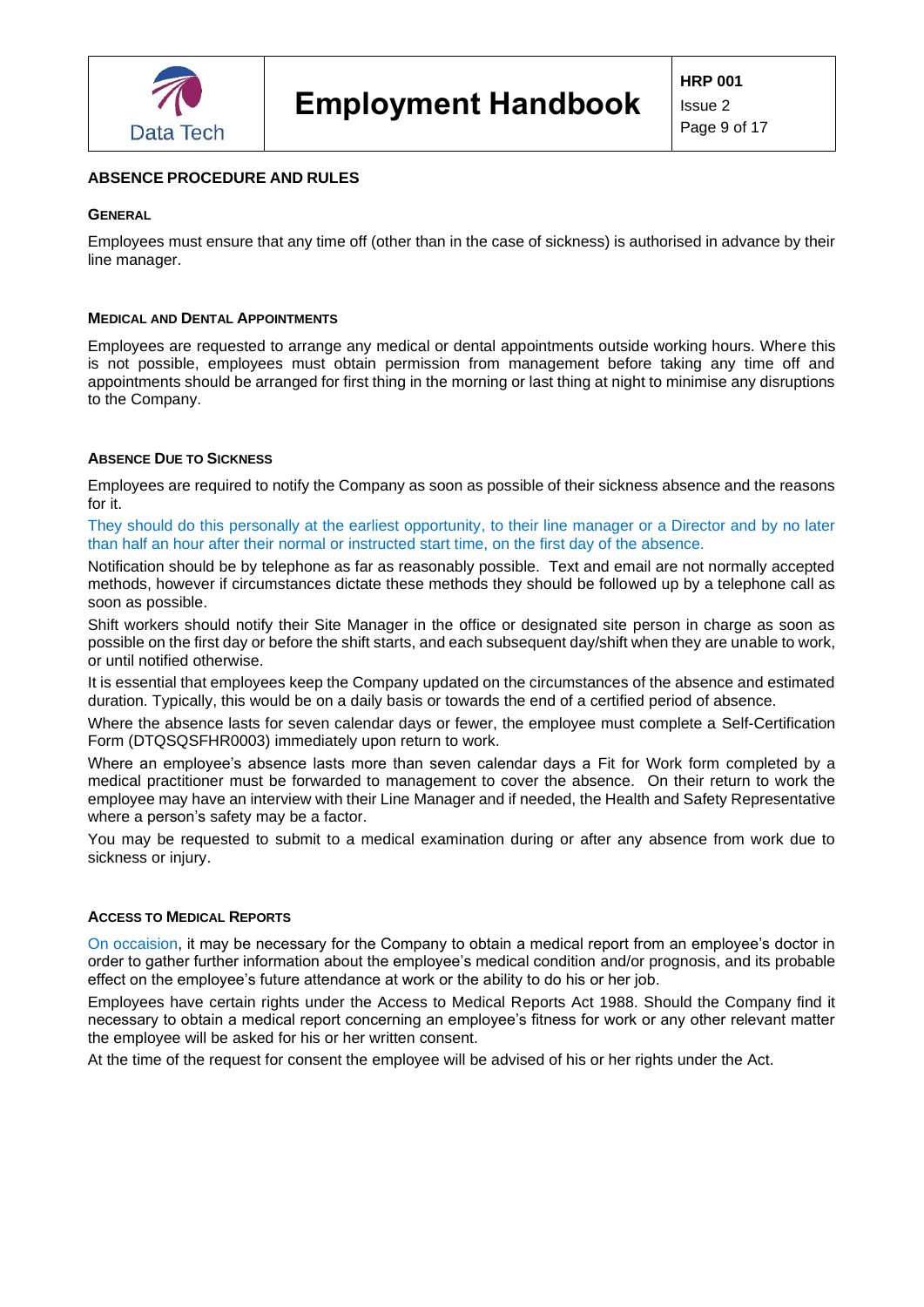

## <span id="page-9-0"></span>**STATUTORY RIGHTS TO TIME OFF**

Employees have the right to request time off work in the following circumstances:

## <span id="page-9-1"></span>**TIME OFF TO RECEIVE ANTENATAL CARE**

Pregnant employees are entitled to take reasonable time off with pay during working hours to receive antenatal care.

The Company may require an employee who wishes to take time off for this purpose to provide medical certification of her pregnancy and an appointment card, with the exception of the first appointment.

#### <span id="page-9-2"></span>**TIME OFF TO ACCOMPANY A PREGNANT WOMAN**

An employee may take unpaid time off to accompany a pregnant woman to up to two antenatal appointments (per pregnancy) if he or she has a "qualifying relationship" with the woman or the child. This means that either:

- a. the employee is the baby's father;
- b. the employee is the pregnant woman's spouse, civil partner or cohabiting partner; or
- c. the employee is one of the intended parents in a surrogacy arrangement and expects to obtain a parental order in respect of the child.

## <span id="page-9-3"></span>**TIME OFF FOR ADOPTION APPOINTMENTS**

Employees are entitled to take reasonable time off to attend adoption appointments once an adoption agency has notified them that a child is to be placed with them for adoption but before the child is actually placed with them.

The amount of time off and whether the time off is paid or unpaid will depend upon the circumstances of the adoption:

- a. If the employee is adopting a child alone, he or she will be treated as the 'primary adopter' and is entitled to paid time off to attend up to five adoption appointments (per adoption);
- b. If the employee is adopting a child with a partner, it must be decided who will be the 'primary adopter' and who will be the 'secondary adopter'. The primary adopter is entitled to paid time off to attend up to five adoption appointments (per adoption). The secondary adopter is entitled to unpaid time off to attend up to two adoption appointments (per adoption).

This includes maternity, paternity, adoption, shared parental], parental leave and time off for dependants. Further information and relevant policies can be obtained from the Human Resources department.

#### <span id="page-9-4"></span>**TIME OFF FOR PUBLIC DUTIES**

An employee is entitled to ask for time off work for specified public duties, the permitted amount of time off is that which is reasonable in the circumstances. There is no statutory right to be paid for this time off.

The public positions for which there is a right to time off are as follows:

- Justice of the Peace;
- members of a local authority, e.g., local councillors;
- members of a statutory tribunal;
- members of a police authority;
- prison visitors;
- members of health bodies, e.g., NHS trusts, health authorities, etc;
- members of education bodies, e.g., managing or governing bodies of local authority educational establishments, grant maintained schools, etc;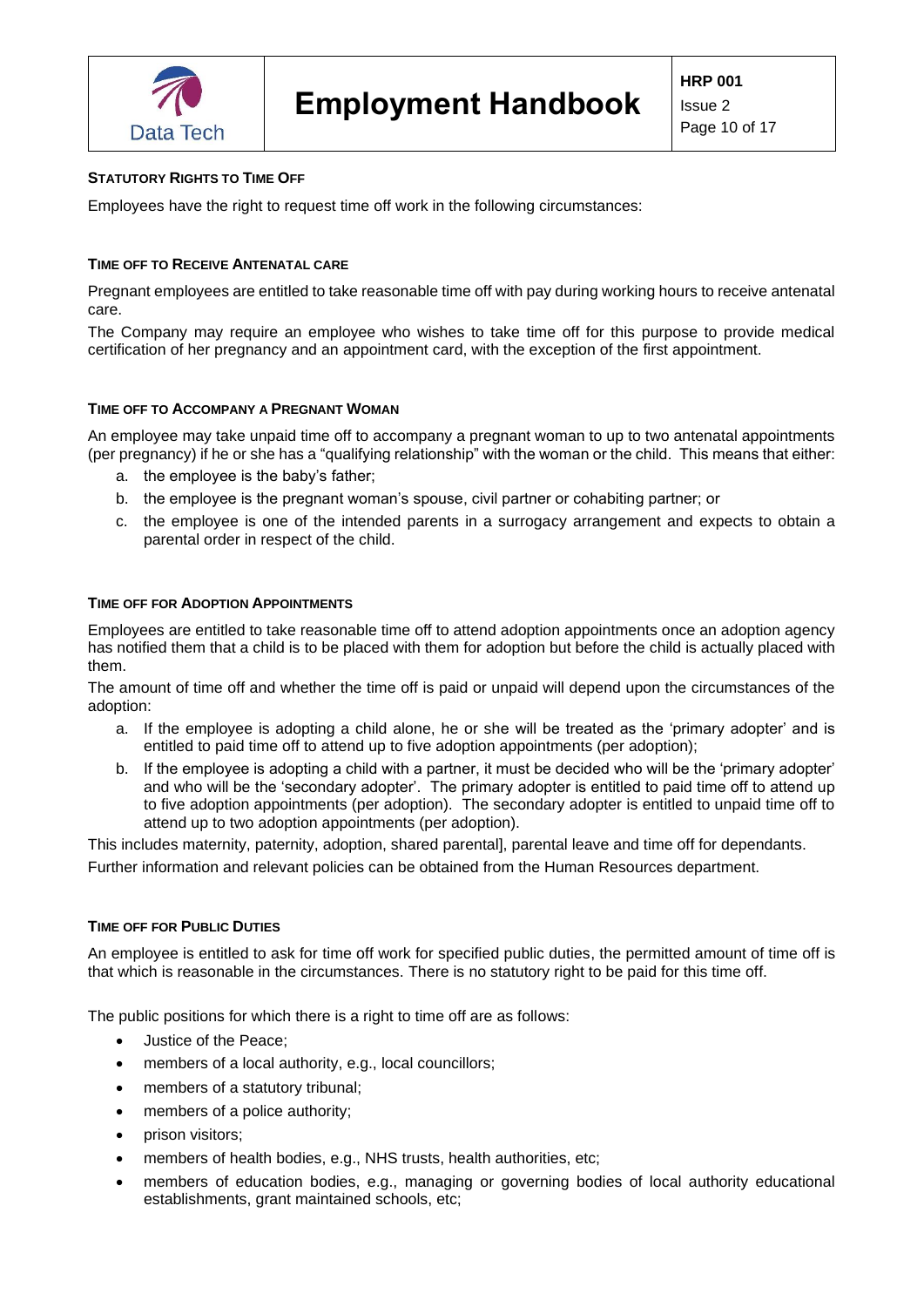

#### <span id="page-10-0"></span>**TIME OFF IN REDUNDANCY SITUATIONS**

Employees under notice of dismissal for redundancy and have at least two years' service on the date that notice expires, are entitled to a reasonable amount of paid time off to look for other work or to make arrangements for their retraining.

#### <span id="page-10-1"></span>**OTHER AUTHORISED TIME OFF**

#### <span id="page-10-2"></span>**JURY SERVICE**

Employees are entitled to time off work for jury service.

Employees should notify management immediately on receipt of the jury summons, giving full details. Depending on the demands of the business, the Company may ask the employee to apply to be excused from or defer his or her jury service.

Employees will not normally be paid for this time off, and are advised to claim the expenses to which they are entitled from the Court, this will normally include compensation for loss of earnings.

#### <span id="page-10-3"></span>**RESERVISTS AND TERRITORIALS**

Employees are entitled to time off work for reservist and territorial duties.

The Company would usually receive details of posting directly from the individual's branch of Service. If the employee's absence would cause serious harm to the business (which could not be prevented by the grant of financial assistance), the Company may apply to an adjudication officer for the notice of posting to be deferred or revoked.

Employees will not normally be paid for this time off. Any period of absence due to military service will not break the employee's period of continuous employment.

If it is not reasonable and practicable to reinstate the employee into his or her former employment upon return from duties, the Company will offer the employee the most favourable alternative on the most favourable terms and conditions which are reasonable and practicable.

#### <span id="page-10-4"></span>**BEREAVEMENT LEAVE**

In addition to an employee's right to take reasonable unpaid time off following the death of a dependant, the Company may, at its discretion, permit an employee to take leave (either paid or unpaid) following the death of an immediate or close relative.

#### <span id="page-10-5"></span>**UNPAID AUTHORISED ABSENCE**

The Company may grant unpaid leave of absence at its discretion and on a case by case basis. All requests should be made well in advance to management. Employees are not permitted to take unpaid leave of absence without prior management permission except in cases of emergency.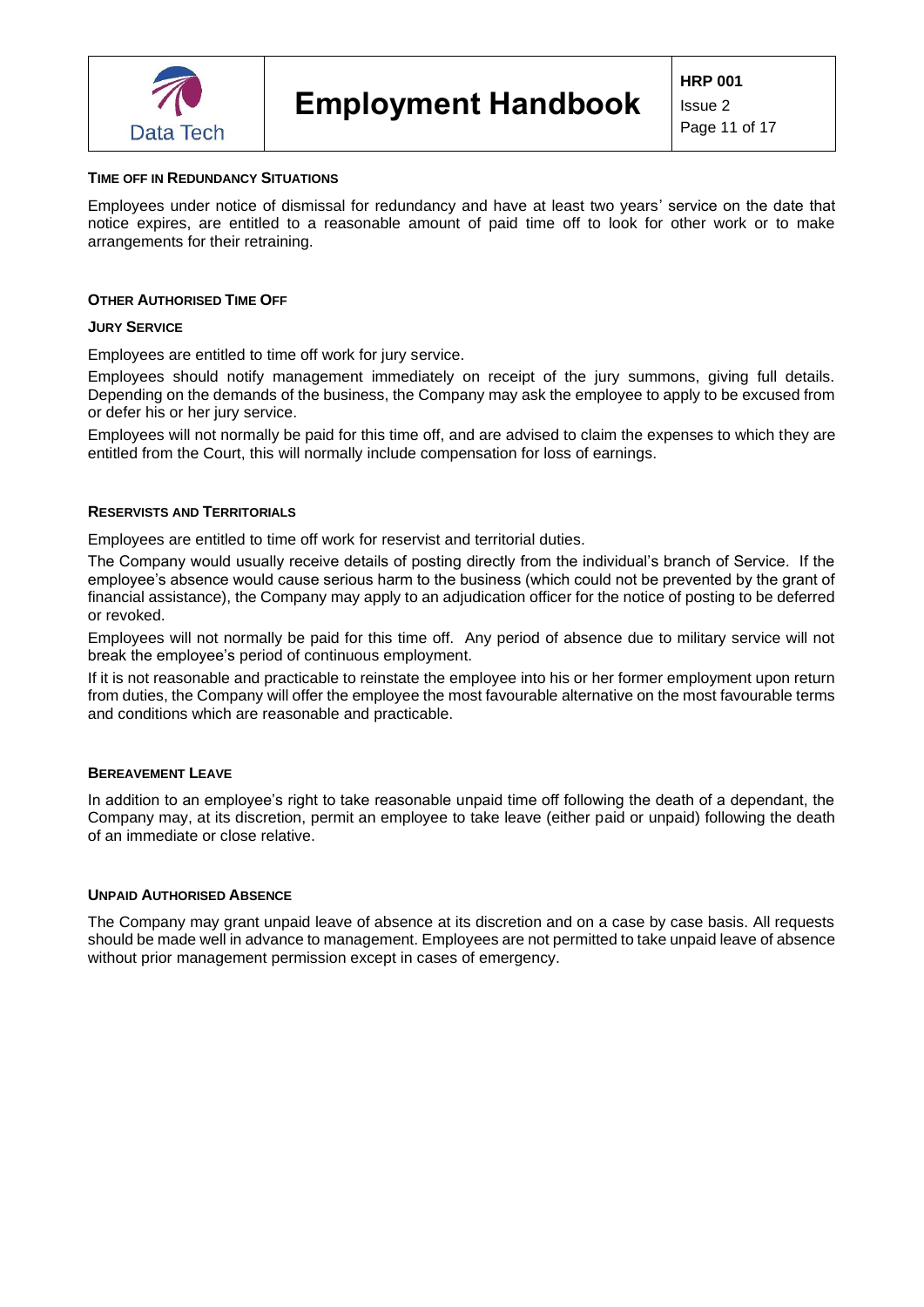

# <span id="page-11-0"></span>**ALCOHOL AND DRUGS**

# <span id="page-11-1"></span>**GENERAL**

Employees are encouraged not to cover up for colleagues with a drink or drug problem but rather to recognise that collusion represents a false sense of loyalty and will in the longer term damage those colleagues.

Employees who recognise that they may have a drink or drug problem, or that they are at risk of developing one, are encouraged to come forward for help. They should speak in confidence with their line manager or Human Resources.

The full detailed Policy is held on the Company's website detailed in Appendix A.

# <span id="page-11-2"></span>**CONSUMPTION OF ALCOHOL ON THE PREMISES**

Employees are expressly forbidden from:

- Bringing or consuming alcohol on Company premises or work sites
- Reporting for work under the influence of drink or drugs
- Driving Company vehicles or operating Company equipment while under the influence of drink or drugs.

Any breach of this rule will be treated as gross misconduct and is likely to result in summary dismissal.

# <span id="page-11-3"></span>**DRUG MISUSE OR ABUSE ON THE PREMISES**

Employees who take, sell, buy or possess non-medicinal drugs during working hours or on Company premises or in Company vehicles will be committing an act of gross misconduct and are likely to be summarily dismissed.

## <span id="page-11-4"></span>**INTOXICATION AT WORK**

An employee who is under the influence of alcohol or non-medicinal drugs during working hours or on Company premises will be escorted from the premises immediately.

The Company will take disciplinary action when the employee has had time to sober up or recover from the effects of intoxication. Intoxication at work will normally be treated as gross misconduct and is likely to result in an employee's summary dismissal.

## <span id="page-11-5"></span>**COMPUTERS, E-MAIL AND THE INTERNET**

To maximise the benefits of our computer resources and minimise potential liability, employees are only permitted to use the Company's computer systems in accordance with the Company's Information Security, Data Protection and Monitoring Policies and Procedures in addition to the following guidelines.

#### <span id="page-11-6"></span>**GENERAL RULES**

The Company's computer systems, software and their contents belong to the Company, and they are intended for business purposes. Employees are permitted to use the systems in performing their jobs.

Employees are permitted reasonable personal use of the Company's Internet or email facilities, subject to operational requirements (i.e. during breaks). The Company reserves the right to withdraw this facility at its discretion.

The Company has the right to monitor and access all aspects of its systems, including data which is stored on the Company's IT systems and access and usage information. This will be carried out in accordance with the Data Protection Legislation. Further information regarding monitoring can be found in the Monitoring Policy.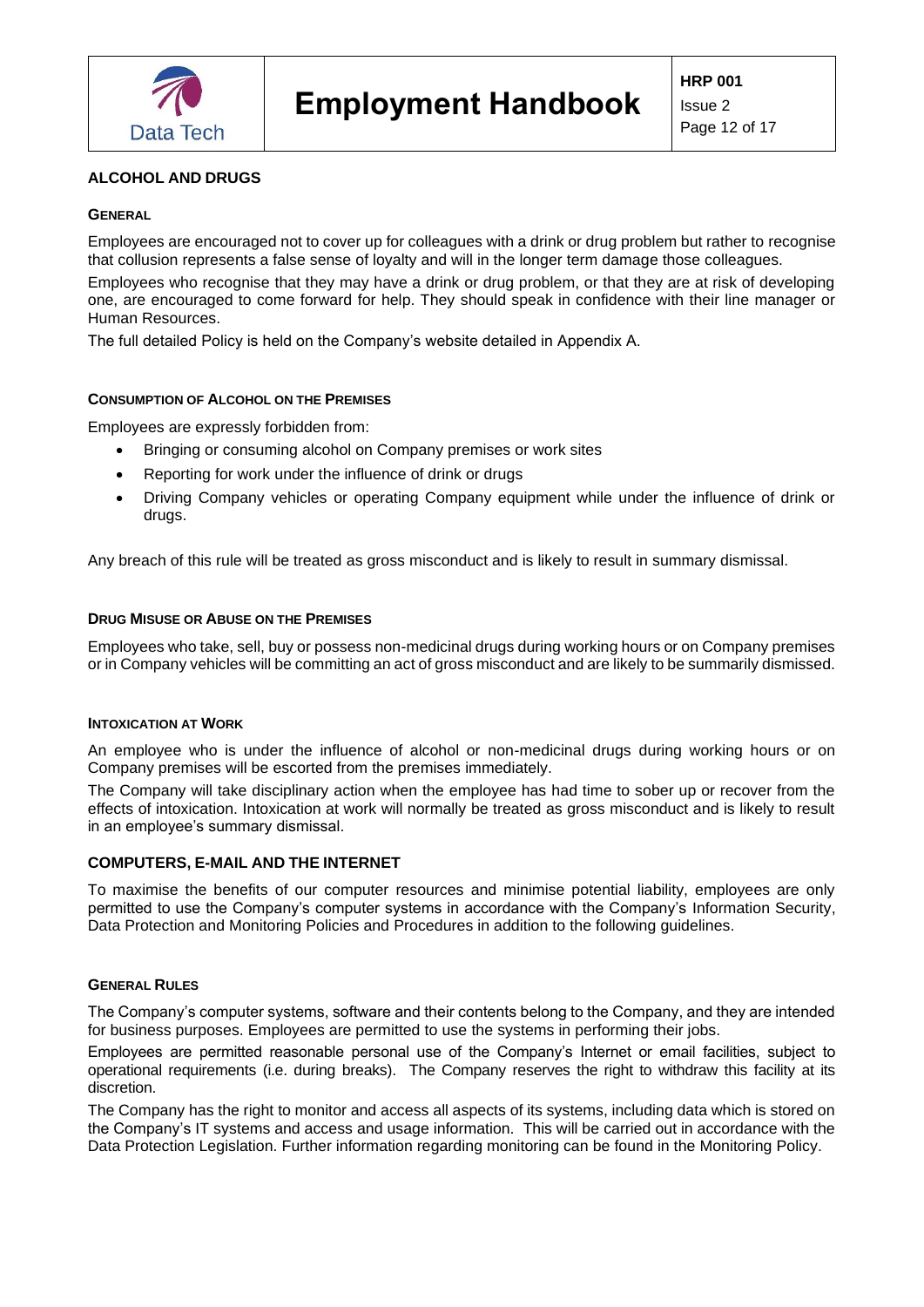

#### <span id="page-12-0"></span>**SECURITY**

The Company requires employees to log on to the Company's computer systems using their own password (where provided) which must be kept secret. Employees should select a password that is not easily broken (e.g., not their surnames).

Employees are not permitted to use another employee's password to log on to the computer system, whether or not they have that employee's permission.

Should an employee log on to the computer using another employee's password, he or she may be liable to disciplinary action up to and including summary dismissal for gross misconduct.

Any employee who discloses his or her password to another employee may be liable to disciplinary action.

To safeguard the Company's computer systems from viruses, employees are not permitted to load or run unauthorised games, software, videos or music files, or to open documents or communications from unknown origins. Where the computer has Internet or electronic mail (e-mail) facilities installed, employees are not permitted to download or open files from the Internet.

The Company reserves the right to require employees to hand over all Company data held in computer useable format.

#### <span id="page-12-1"></span>**USE OF EMAIL**

The Company's computer systems contain an e-mail facility which is intended to promote effective communication within the Company on matters relating to its business. The Company encourages employees to make direct contact with individuals rather than communicating via e-mail.

E-mails should be written in accordance with the standards of any other form of written communication, and the content and language used in the message must be consistent with best Company practice. Messages should be concise and directed to relevant individuals on a need to know basis.

E-mails may be the subject of legal action (for example, claims of defamation, breach of confidentiality or breach of contract) against both the employee who sent them or the Company.

Employees are further reminded that e-mail messages may be disclosed to any person mentioned in them, therefore care must be taken when writing about others.

#### <span id="page-12-2"></span>**INAPPROPRIATE USE**

Misuse of the Company's computer systems may result in disciplinary action, up to and including summary dismissal.

Examples of misuse include, but are not limited to, the following:

- sending, receiving, downloading, displaying or disseminating material that insults, causes offence or harasses others;
- accessing pornographic, racist or other inappropriate or unlawful materials;
- engaging in on line chat rooms or gambling;
- forwarding electronic chain letters or similar material;
- downloading or disseminating copyright materials;
- transmitting confidential information about the Company or its clients;
- downloading or playing computer games; and
- copying or downloading unauthorised software
- transmitting confidential information about the Company or its clients:
- transmitting personal information about individuals including employees, sub-contractors and suppliers without authorisation.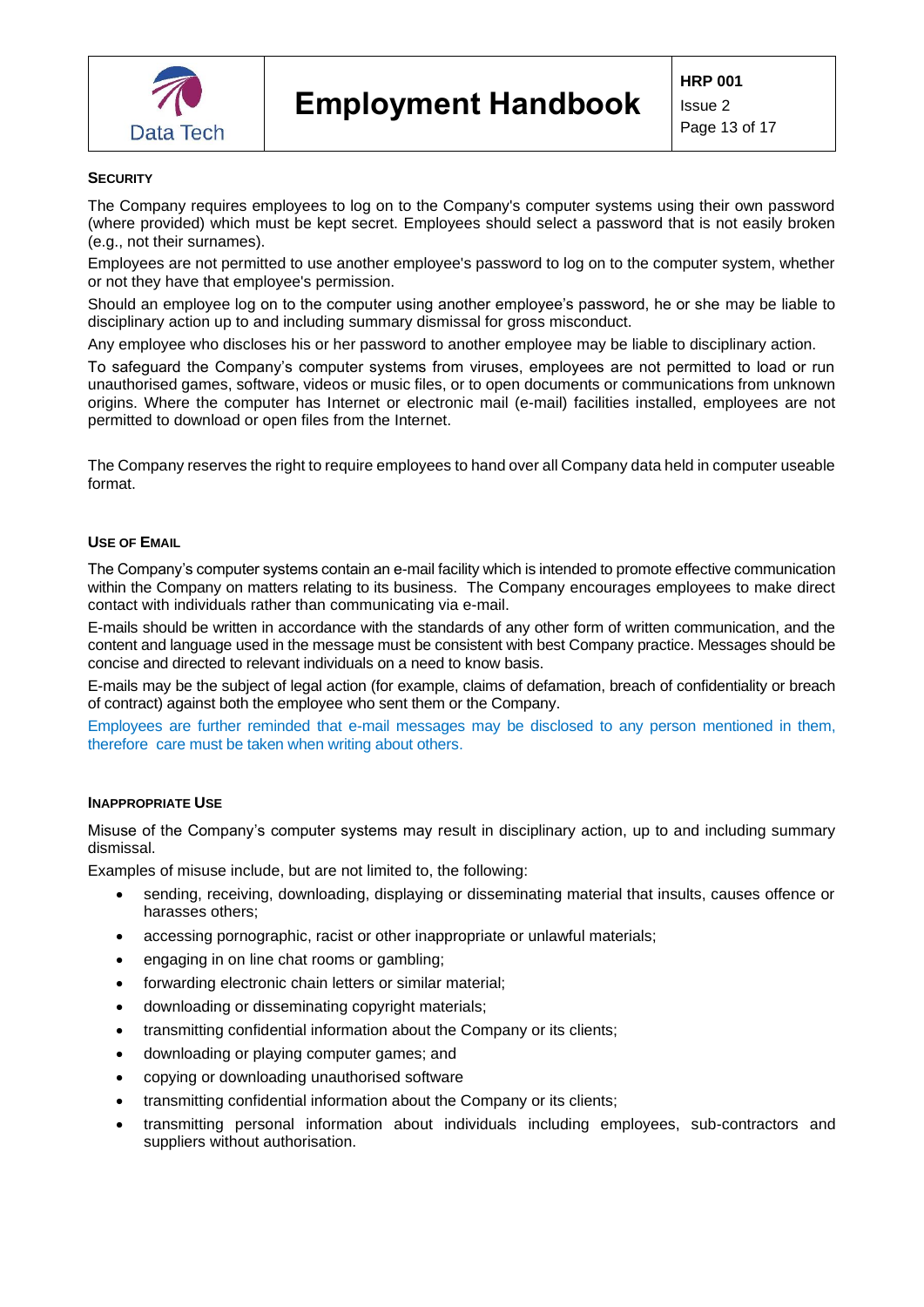

# <span id="page-13-0"></span>**SOCIAL NETWORKING WEBSITES**

Employees must take care when using social networking and similar websites that they do not post material that breaches Company or client confidentiality, is libellous or which could damage the business or reputation of the Company.

Employees must not express opinions on the Company's behalf via social media, unless they are expressly authorised to do so by their line manager. Employees may be required to remove any social media content that the Company considers to constitute a breach of this policy. Failure to comply with such a request may in itself result in disciplinary action.

Breach of the computer, email and internet policy may result in disciplinary action up to and including dismissal.

## <span id="page-13-1"></span>**HOLIDAYS**

#### <span id="page-13-2"></span>**ANNUAL HOLIDAYS**

The Company holiday year runs from 1st July to 30th June.

Employees' annual holiday entitlement in any holiday year is detailed in individual terms and conditions of employment.

Employees with less than 12 months' continuous service with the Company are not usually entitled to take annual holiday until it has accrued.

Employees are not normally permitted to carry over accrued annual holiday from one holiday year to the next unless they have been prevented from taking it in the relevant holiday year by a period of sickness absence or statutory maternity, paternity, adoption, parental or shared parental leave. In cases of sickness absence, carry-over is limited to four weeks' holiday per year less any leave taken during the holiday year that has just ended. Any such carried over holiday which is not taken within eighteen months of the end of the relevant holiday year will be lost.

All periods of annual holiday must be authorised in advance by management. Employees must not make firm annual holiday arrangements before receiving confirmation from management that their request has been authorised.

Employees are required to either submit a holiday request using the Simply Personnel system or by email or telephone call to their line manager or a Director as early as possible, normally giving a minimum of four weeks' notice.

# **Employees are not normally permitted to take more than two weeks' annual holiday at any one time.**

Employees who take unauthorised annual holiday may be subject to disciplinary action.

Requests for annual holiday will normally be granted on a 'first come, first served' basis. Owing to the needs of the business, management reserves the right to limit the number of employees who may be permitted to take holiday at any one time.

The granting of all holiday requests will be subject to adequate cover being available and the overall needs of the Company.

The Company may require an employee to take holiday on particular dates.

The Company may require an employee to take all or part of any outstanding holiday entitlement during a period of notice to terminate employment.

## <span id="page-13-3"></span>**PUBLIC HOLIDAYS**

Public holidays are in addition to annual holiday entitlement.

Full time employees are entitled to eight public holidays each year, and will be advised of the relevant dates as early as possible.

The public holidays that are recognised are New Year's Day, Good Friday, Easter Monday, May Day, Spring Bank Holiday, August Bank Holiday, Christmas Day and Boxing Day.

Any additional official public holidays that are announced may be universally given as additional entitlement at the Company's discretion in accordance with the needs of the business.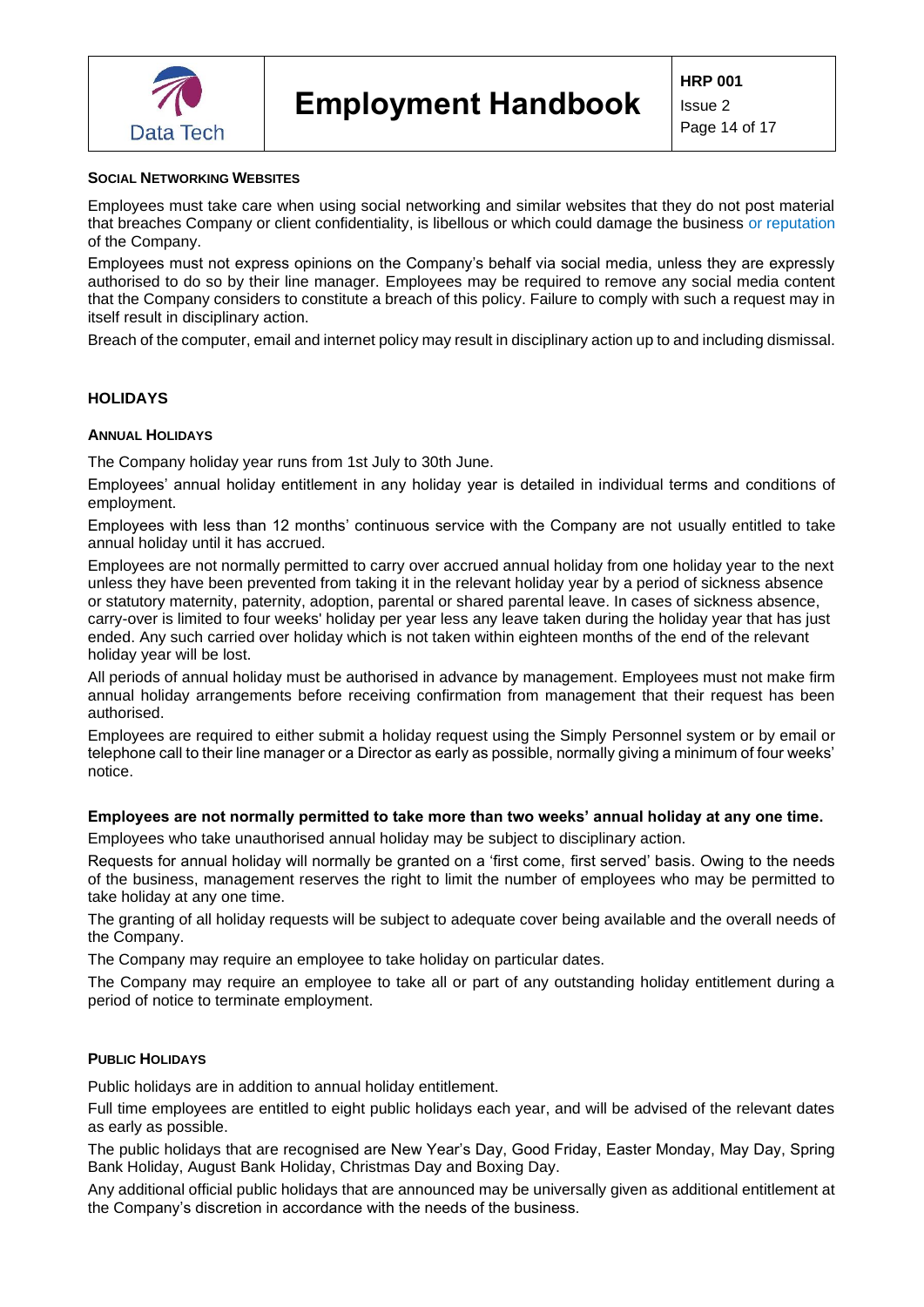

**HRP 001**

Issue 2 Page 15 of 17

Part time employees are entitled to public holidays pro rata. Where the Company closes on a public holiday and the employee has exhausted his or her pro rata public holiday entitlement, the employee will not be paid for this day. If the employee wishes to be paid for this day, he or she should take this time from his or her annual holiday entitlement, or arrange to work on an alternative day, at the sole discretion of the Company and in accordance with the needs of the business.

Employees may be required to work during recognised public holidays, depending on the needs of the business. Employees will be given as much notice as possible of such a requirement.

# <span id="page-14-0"></span>**REDUNDANCY, SHORT TIME WORKING AND LAY OFF**

It is the Company's intention to develop and expand its business and to provide security of employment for its employees. However, circumstances may arise when changes in the market, technology, organisational requirements, and similar developments, will lead to the need for reductions in employees.

Where a redundancy situation arises, the Company will give consideration to alternative options, which may include:

- imposing a restriction on recruitment;
- restricting the use of temporary and casual employees;
- reducing the amount of overtime working;
- implementing a period of temporary layoff or short time working where this is appropriate; or
- considering applications for voluntary redundancy or;
- reducing the number of shifts available.

Where, after consideration of these and any other alternatives, management considers that the need for redundancies still remains, consultation will normally take place.

In carrying out any redundancy exercise we will not discriminate directly or indirectly on grounds of gender, sexual orientation, marital or civil partner status, gender reassignment/fluidity, race, colour, nationality, ethnic or national origin, religion or belief, disability or age.

Part-time employees and those working under fixed-term contracts will not be treated differently to permanent, full-time comparators.

Selection for redundancy will be based on criteria drawn up at the time and may include, but may not necessarily be limited to, some or all of the following:

- suitability for remaining work;
- experience/qualifications;
- conduct;
- attendance.

These criteria may be weighted differently depending on the circumstances, but will be assessed in an objective manner.

The above criteria are subject to the Company's requirement to retain specific knowledge, skills and a balanced workforce at all times.

The Company reserves the right to introduce short time working or a period of temporary layoff without pay (with the exception of any statutory entitlements) where this is necessary to avoid redundancies or where there is a shortage of work.

Where selection for redundancy is confirmed, employees will be given notice of termination of employment in accordance with their contracts, with written confirmation of the payments that they will receive.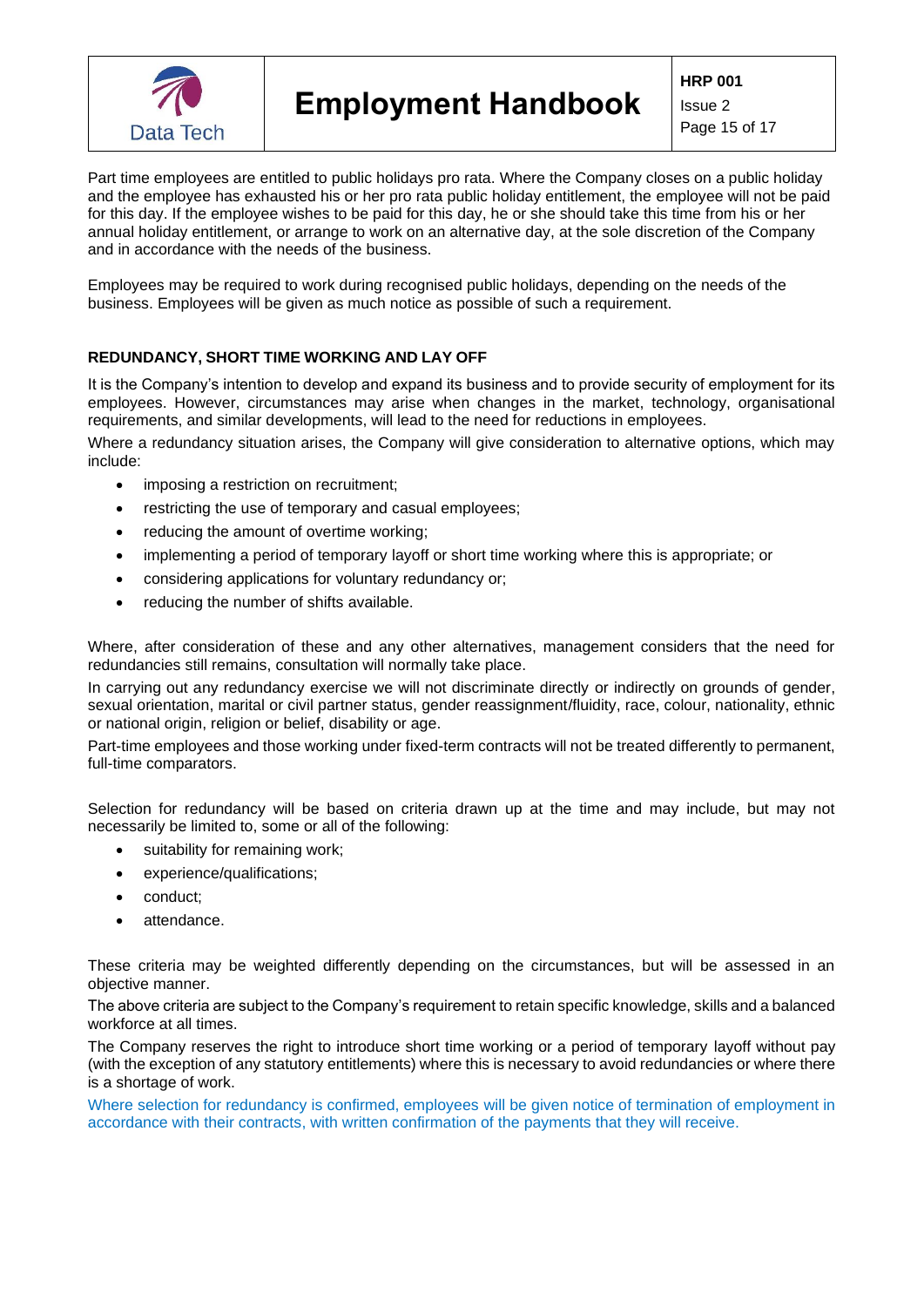

#### <span id="page-15-0"></span>**SICK PAY**

#### <span id="page-15-1"></span>**STATUTORY SICK PAY**

Employees who are absent from work because of sickness will normally be entitled to receive Statutory Sick Pay (SSP) from the Company providing they meet the relevant criteria.

In order to qualify for SSP the employee must notify the Company on the first qualifying day, and submit a certificate of absence as soon as practicable. The Company reserves the right to withhold payment of SSP where an employee fails to follow the correct procedure.

Once the criteria have been met, SSP is not normally payable for the first three days of sickness absence, unless the employee has been absent and in receipt of SSP within the previous eight weeks. Thereafter the Company will normally pay SSP at the statutory rate in force for a maximum of 28 weeks.

Certain employees are excluded from the SSP scheme, e.g., employees who earn below the lower earnings limit for National Insurance purposes.

As the provisions relating to SSP are extremely complex, employees who have any questions should contact the Finance Department.

#### <span id="page-15-2"></span>**COMPANY SICK PAY**

The Company also operates a Company Sick Pay Scheme. Any payments made under this Scheme shall include SSP payments where they fall due.

Entitlement to Company Sick Pay and the rules pertaining to it, will be detailed in individual Statements of Terms and Conditions of Employment.

Employees should claim any Social Security sickness benefits (such as incapacity or invalidity benefits) to which they may be entitled. Employees must notify the Company of all such payments, which the Company will deduct from the employee's Company Sick Pay.

#### <span id="page-15-3"></span>**TRAINING**

The Company's employees play a crucial role in ensuring business success. Wherever possible, all necessary steps will be taken to ensure that employees are provided with the training they require to perform their duties effectively at all stages of employment within their capability.

The full training policy is held on the Company website detailed in Appendix A.

#### <span id="page-15-4"></span>**VEHICLES AND DRIVING**

In order to be permitted to use a Company vehicle an employee must be over 25 (unless special dispensation has been arranged with our insurers) and hold a full and valid driving licence, which must be made available to the Company and recorded.

If an employee is charged or convicted of any driving offences, or has his or her driving licence endorsed, including fixed penalties, the employee must report this fact to management at the earliest opportunity.

Those employees designated to drive company vehicles, both allocated or pool, are required to read sign and adhere to the Company Vehicle Policy (HRP006) which will be issued at the time of designation and adding to the authorised drivers list.

All authorised drivers will receive revisions of the Company Vehicle Policy as they are published.

Authorised drivers must complete both the required 20m eye test and applicable FORS modular training, followed by a driving assessment before use of company vehicle.

Employees who are not allocated a Company vehicle but given permission to use one for short-term or specific business purposes, must read and sign the Company Vehicle Policy and complete the required FORS training and eye test before driving the vehicle.